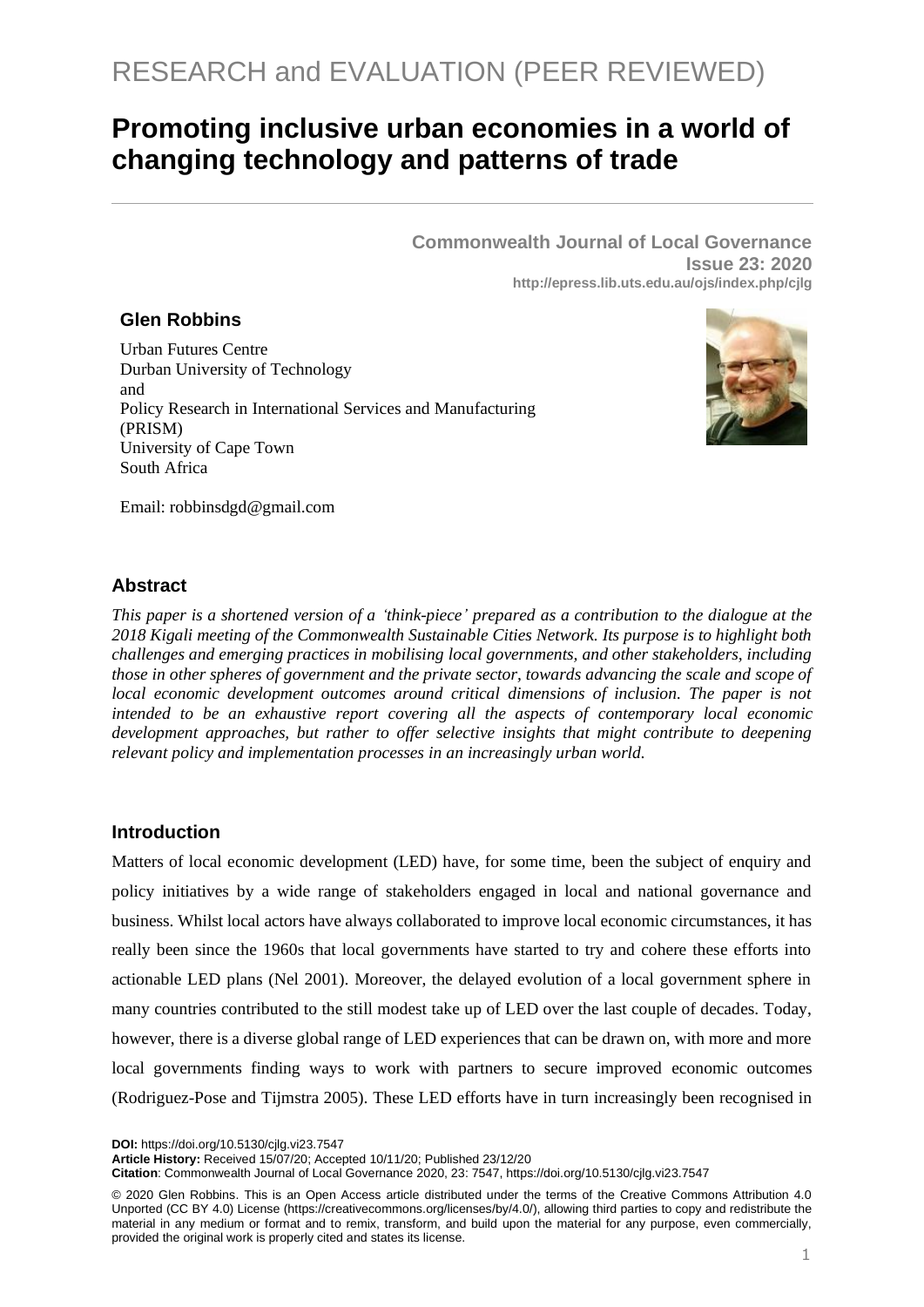local government and urban development policy and have been widely adopted as areas for capacity development. As noted by Rogerson and Rogerson, *"planning for local economic development (LED) is now a widespread facet of development planning, particularly in the context of trends towards decentralisation – the deliberate and planned transfer of resources away from central state institutions – and of shifting structures of government and governance"* (2010, p. 465).

More recently, local initiatives and policy dialogues<sup>1</sup> have displayed a sustained commitment to encouraging collaborative and sustainable practices in evolving urban environments. The growing body of experience, cultivated in many different contexts, has demonstrated an ambition to empower urban actors to achieve levels of impact necessary to help societies make progress (Rodriguez-Pose and Tijmstra 2007). The 2030 Agenda on Sustainable Development and its Sustainable Development Goals (SDGs), <sup>2</sup> provides a clear indication of the necessity for consistent action to meet goals for more inclusive and sustainable urban environments in the world's growing cities.

This paper explores how dynamics in trade, the growing spread of digital technologies and changes in finance systems at the local level, might interact with pressures for more sustainable and inclusive LED approaches in cities. It views LED as a dynamic space which must respond to changing economic environments to tackle social and economic exclusion and inequality, and assesses emergent policy frameworks, case studies and a range of academic texts. It draws from a report prepared for the Kigali meeting of the Commonwealth Sustainable Cities Network (CSCN) in late 2018 (Robbins 2018), with a particular focus on experiences across the Commonwealth.<sup>3</sup>

## **Challenges of inclusion and cities**

An inclusive economy is one that *"expands opportunities for more broadly shared prosperity, especially for those facing the greatest barriers to advancing their well-being"* (Rockefeller Foundation cited in Benner et al. 2018, p. iv). Drawing on experience from around the globe, recent research identifies five features most likely to lead to more inclusive economies (Benner et al. 2018; Benner and Pastor 2016). These relate to the degree to which actors are able to contribute to an environment that is equitable, participatory, growing, sustainable and stable (Benner et al. 2018, p. iv). Figure 1 below sets these out and provides suggestions of indicators that could be used to measure progress. Whilst not developed specifically for urban environments, the framework can be useful in testing whether urban and general economic development programmes are likely to adequately address inclusion.

<sup>1</sup> Highlighted for example, by the 2011 Cardiff Consensus for Local Economic Development (see CLGF 2011: [www.clgf.org.uk/what-we-do/local-economic-development\)](http://www.clgf.org.uk/what-we-do/local-economic-development).

<sup>2</sup> Adopted by the United Nations members states in September 2015

[www.un.org/sustainabledevelopment/sustainable-development-goals](http://www.un.org/sustainabledevelopment/sustainable-development-goals)

<sup>3</sup> Se[e www.clgf.org.uk](http://www.clgf.oirg.uk/) .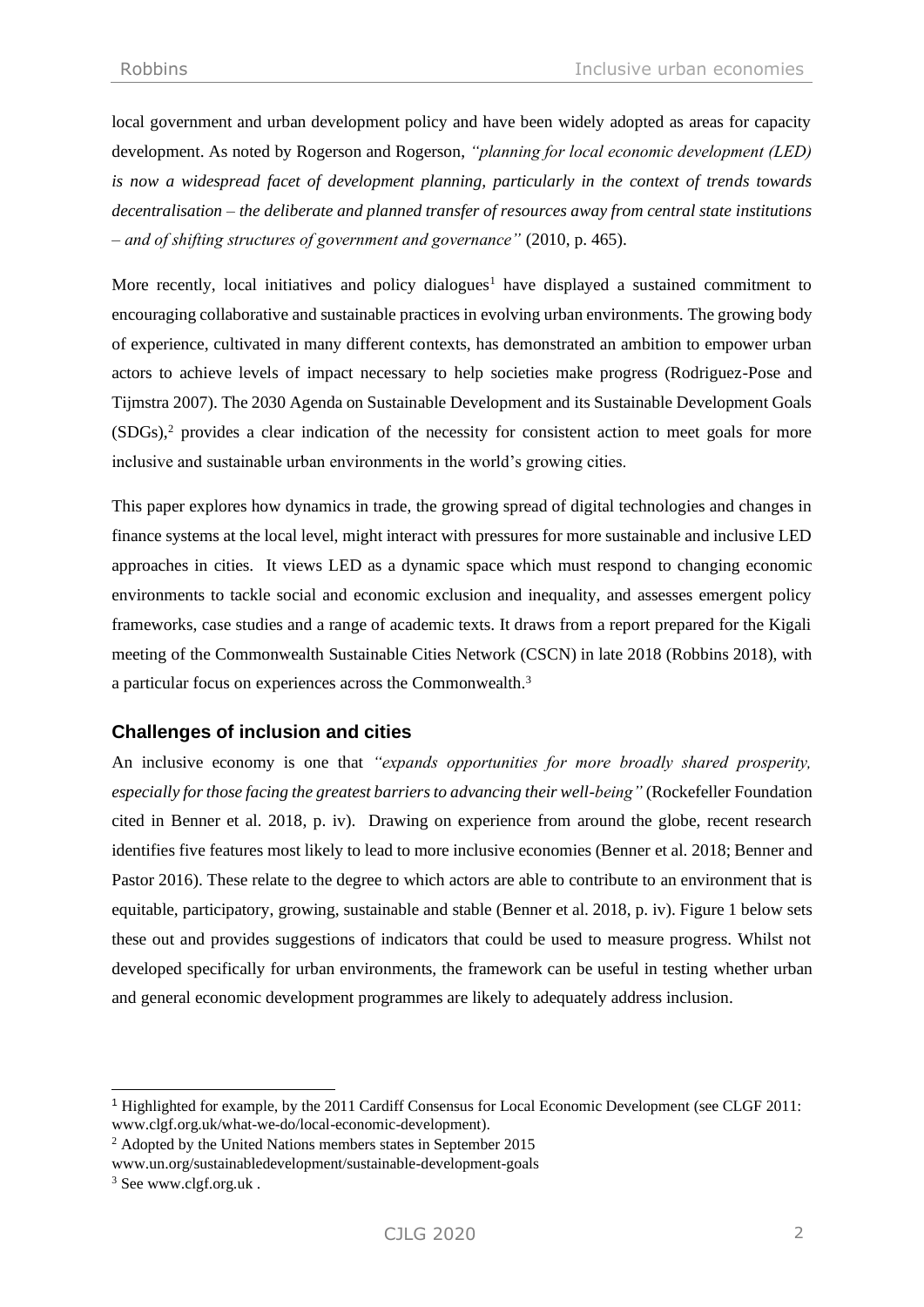| <b>INCLUSIVE</b><br><b>ECONOMIES</b><br>Expand opportunities for more<br>broadly shared prosperity,<br>especially for those facing the<br>greatest barriers to advancing<br>their well-being. | <b>EQUITABLE</b>     | A. Upward mobility for all.<br>B. Reduction of inequality.<br>C. Equal access to public goods and ecosystem services.                                                                                                                                                                                                                                                                                                                                                                                                                                                                                                                                                                    |  |              |
|-----------------------------------------------------------------------------------------------------------------------------------------------------------------------------------------------|----------------------|------------------------------------------------------------------------------------------------------------------------------------------------------------------------------------------------------------------------------------------------------------------------------------------------------------------------------------------------------------------------------------------------------------------------------------------------------------------------------------------------------------------------------------------------------------------------------------------------------------------------------------------------------------------------------------------|--|--------------|
|                                                                                                                                                                                               | <b>PARTICIPATORY</b> | D. People are able to access and participate in markets as<br>workers, consumers, and business owners.<br>E. Decision making transparency and accountability.<br>F. Widespread technology infrastructure for the<br>betterment of all.<br>G. Increasing good job and work opportunity.<br>H. Improving material well-being.<br>I. Economic transformation for the betterment of all.<br>J. Social and economic well-being is increasingly sustained<br>over time.<br>K. Greater investments in environmental health and<br>reduced natural resource usage.<br>L. Decision-making processes incorporate long-term<br>costs.<br>M. Public and private confidence in the future and ability |  |              |
|                                                                                                                                                                                               |                      |                                                                                                                                                                                                                                                                                                                                                                                                                                                                                                                                                                                                                                                                                          |  | power        |
|                                                                                                                                                                                               | <b>GROWING</b>       |                                                                                                                                                                                                                                                                                                                                                                                                                                                                                                                                                                                                                                                                                          |  | ፟፟፟፟፟፟፟      |
|                                                                                                                                                                                               |                      |                                                                                                                                                                                                                                                                                                                                                                                                                                                                                                                                                                                                                                                                                          |  |              |
|                                                                                                                                                                                               | <b>SUSTAINABLE</b>   |                                                                                                                                                                                                                                                                                                                                                                                                                                                                                                                                                                                                                                                                                          |  | Distribution |
|                                                                                                                                                                                               |                      |                                                                                                                                                                                                                                                                                                                                                                                                                                                                                                                                                                                                                                                                                          |  |              |
|                                                                                                                                                                                               |                      |                                                                                                                                                                                                                                                                                                                                                                                                                                                                                                                                                                                                                                                                                          |  |              |
|                                                                                                                                                                                               | <b>STABLE</b>        |                                                                                                                                                                                                                                                                                                                                                                                                                                                                                                                                                                                                                                                                                          |  |              |
|                                                                                                                                                                                               |                      | to predict outcome of economic decisions.<br>N. Members of society are able to invest in their future.                                                                                                                                                                                                                                                                                                                                                                                                                                                                                                                                                                                   |  |              |
|                                                                                                                                                                                               |                      | O. Economic resilience to shocks and stresses.                                                                                                                                                                                                                                                                                                                                                                                                                                                                                                                                                                                                                                           |  |              |

| Figure 1: Framework for more inclusive economies |  |  |
|--------------------------------------------------|--|--|
|                                                  |  |  |

Source: Benner et al. (2018, p. iv)

The push for more inclusive LED is informed by data showing that alongside growth in urbanisation, levels of both absolute and relative inequality remain high or are growing. Although the share of the world's population living in poverty has shown some decline in recent decades (Beltekian and Ortiz-Ospina 2018), many urban dwellers live on the periphery of economic processes, especially in the global south. According to the United Nations Department of Economic and Social Affairs (UN DESA), in 2018, urban areas across the globe contained 55% of the world's population, up from 30% in 1950, and by 2050 this is projected to rise to 68% (2018). Whilst North and Latin America, Europe, Australia and New Zealand have the highest shares of population living in cities (between 68% and 82%), Asia is now estimated to have an urban population share of around 50% and is continuing to urbanise. Africa, although currently 43% urban, has experienced the highest rates of urbanisation in the period 1995– 2015 (UN Habitat 2016, p. 7).

Changes associated with these processes bring challenges to both citizens living in urban areas and those responsible for the planning and management of cities around the world.<sup>4</sup> Challenges include unsustainable patterns of development, accelerating climate change, and damage to the world's environmental resource base; social pressures from rising urban populations, increased migration; increased demand for basic services and infrastructure; and economic difficulties associated with unemployment and economic volatility.

<sup>4</sup> As is noted in the World Cities Report 2016, *"although urbanization has the potential to make cities more prosperous and countries more developed, many cities all over the world are grossly unprepared for the multidimensional challenges associated with urbanization"* (UN Habitat 2016, p. 5).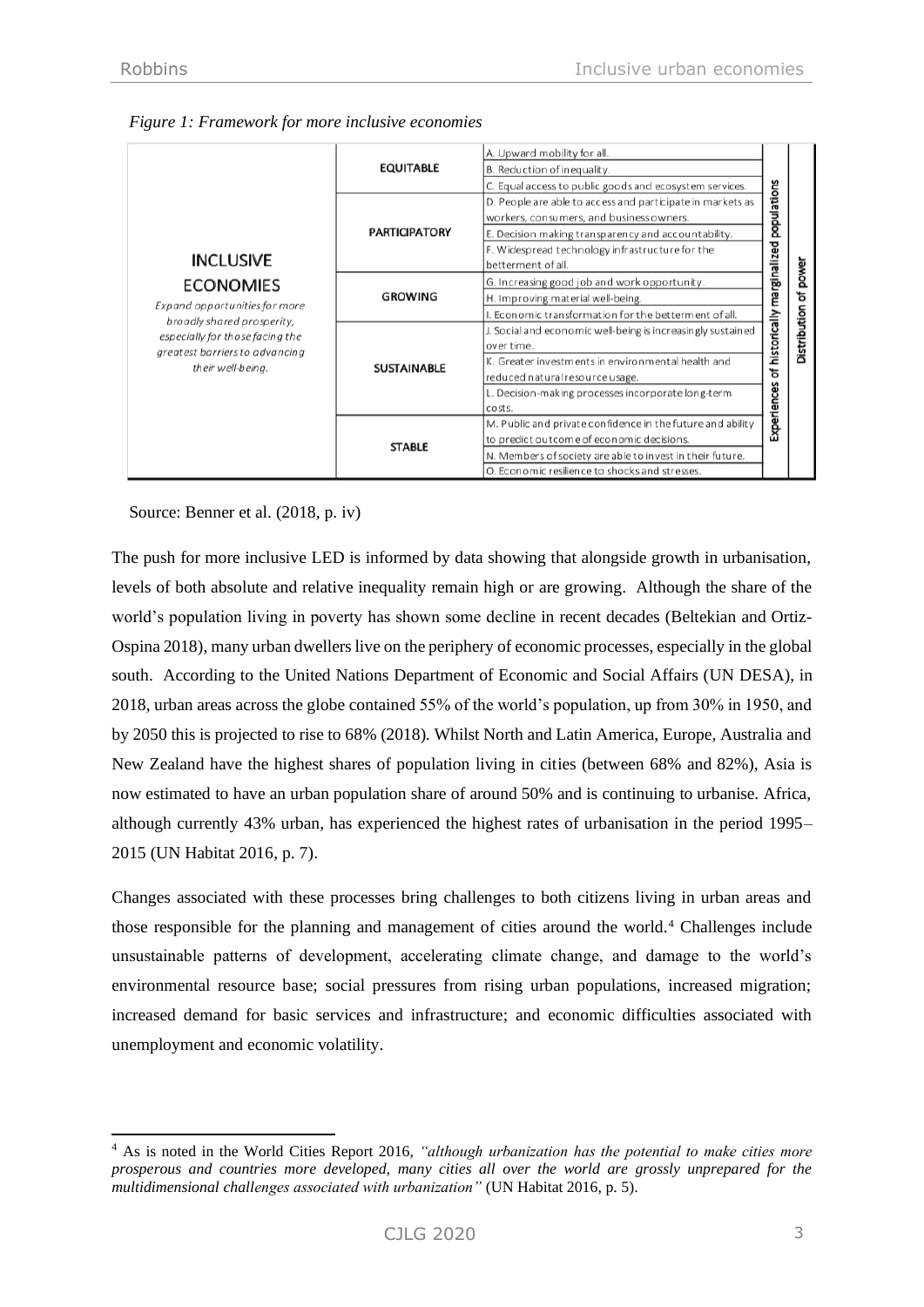In many cities problems of exclusion particularly impact women (Chant 2013). Women often have a lower participation rate in the formal labour market, earn less than men for the same work, are more often exposed to vulnerable, informal work, and face structural barriers around access to land, finance and government programmes (Tacoli 2012). Many national, regional and local governments have developed policy responses to address these challenges ranging from reserving seats in local government structures for women, 5 through to public sector procurement systems that seek to target women-owned and operated businesses for various public sector contracts.<sup>6</sup>

Recent migrants to cities may also face exclusion in accessing public services and opportunities for livelihoods, employment and entrepreneurial activity. Factors driving these forms of exclusion can be varied, including, but not limited to, unresponsive administrations and legal systems, barriers associated with societal factors such as those informing gender or other forms of discrimination, and inadequate planning and investment. For instance, Evans (2018) highlights how elites can act to create barriers to tackling forms of inequality, whilst Picketty (2014) points to the power of intergenerational wealth transfers and the associated rising shares of income from investments as generating and sustaining inequality (see also Glaeser et al. 2008).

As processes of urbanisation continue to transform regions, central and subnational governments have embarked on reforms that enable greater levels of decentralised decision-making and action around a wide range of urban matters. Whilst many of these reforms have been quite tentative, some countries have embraced a more significant role for local governments, especially in cities. Rwanda,<sup>7</sup> India,<sup>8</sup> the Bahamas,<sup>9</sup> the United Kingdom  $(UK)^{10}$  and Nigeria (Cheeseman and de Gramont 2017) are examples of countries that have sought, in recent times, to sharpen the urban focus of their administrations and to strengthen local capacity and devolved power in local governments. Developing national policies to support and enable local actors to secure the economic agglomeration potential of urban settlements has also been seen as important, not just for national growth and employment prospects, but also to harness the potential of local actors to contribute to making outcomes more inclusive.

<sup>5</sup> Countries making these shifts include Bangladesh, India, Kenya, Lesotho, Pakistan, Sri Lanka, Uganda and Rwanda (CLGF 2018, p. vii) www.clgf.org.uk/default/assets/File/Country\_profiles/Women\_councillors2018.pdf <sup>6</sup> For example in Kenya and South Africa (Vyas-Doorgapersad and Kinoti 2015).

 $<sup>7</sup>$  The Rwandan government, with assistance from development partners, have been providing significant</sup> investments in the country's six secondary cities (see World Bank 2017).

<sup>&</sup>lt;sup>8</sup> The government of Delhi is initiating various innovations in local services, such as the move to deliver public services to citizens' doorsteps (see Economic Times, 10 Sept 2018).

<sup>&</sup>lt;sup>9</sup> The Bahamas held a public consultation on the introduction of local government (see Bahamas Information Services 28 August 2018).

<sup>&</sup>lt;sup>10</sup> Combined Authorities; as of September 2018, nine combined authorities have been established, of which seven have secured devolution deals and six have in place directly elected mayors. For more information, see www.local.gov.uk/topics/devolution/combined-authorities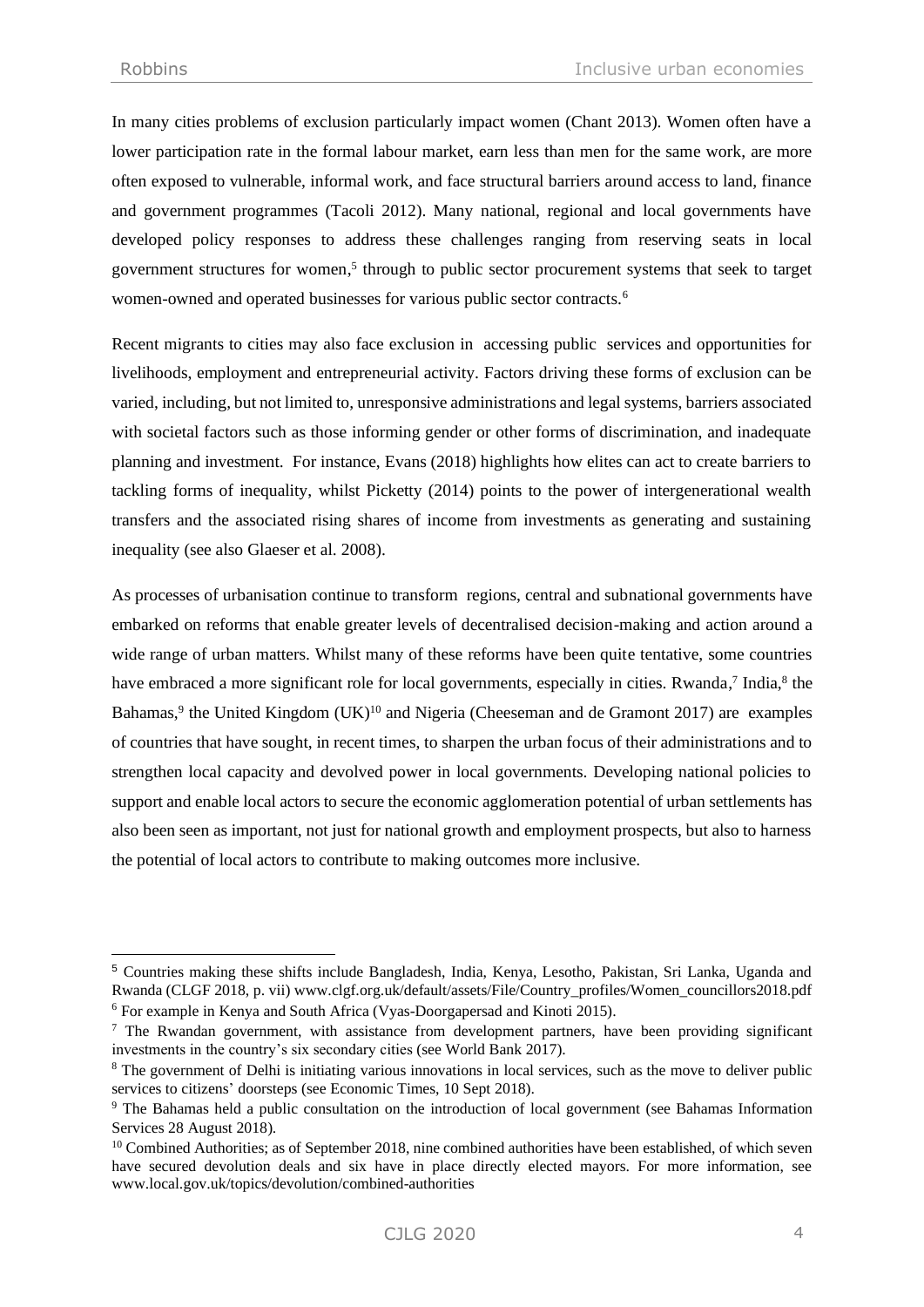The reforms in these countries and others are dynamic and are not without their challenges, but nonetheless present opportunities for deepening the scope of local action to advance inclusion. For example, the recent adoption of an Integrated Urban Development Framework in South Africa has sought to mobilise improved performance around urban development outcomes in line with the SDGs through combinations of more effective local and national actions (Department of Cooperative Government and Traditional Affairs 2017, p. 8). Representative local government structures in South Africa, such as the South African Local Government Association and networks of local government such as the South African Cities Network were instrumental in building a case for this ambitious framework to guide local, provincial and national government.

Rising levels of inequality in cities have also been observed in more developed economies and in emerging economy countries (UN Habitat 2016). In these contexts, emerging economic dynamics such as those related to trade, information and communications technology (ICT) and finance require attention from local and national policymakers, not just to secure a sustainable local benefit, but also to try and encourage activities that reduce persistent forms of exclusion. To illustrate some of the issues at stake, the following section sets out some of the context of these challenges and highlights possible actions that a range of stakeholders can take, informed by commitments such as those in the New Urban Agenda and the 'Cardiff Consensus' of the Commonwealth Local Government Forum (CLGF).

## **The New Urban Agenda and Sustainable Development Goals**

The New Urban Agenda (NUA) emphasises the imperative for urban actors to promote economic development and collaboration between national and local stakeholders to work together for, *"inclusive and sustainable economic growth, leveraging urbanisation for structural transformation, high productivity, value-added activities and resource efficiency, harnessing local economies, and taking note of the contribution of the informal economy while supporting a sustainable transition to the formal economy"* (UN 2017, p. 7)*.* The NUA goes on to call for *"appropriate steps to strengthen national, subnational and local institutions to support local economic development, fostering integration, cooperation, coordination and dialogue across levels of government and functional areas and relevant stakeholders"* (UN 2017, p. 15).

The NUA must be seen within the wider Agenda 2030, and the Sustainable Development Goals. SDG 11 (Make cities and human settlements inclusive, safe, resilient and sustainable) sets out particular focus areas for urban settlements but it is important to appreciate that, *"all of the SDGs have targets that are directly or indirectly related to the daily work of local and regional governments"* (UCLG nd, p. 2). Therefore, urban actors need to consider the interactions between SDG 11 and SDG 8 (Promote sustained, inclusive and sustainable economic growth, full productive employment and decent work for all). Care also needs to be taken, when considering inclusive urban economic development, to appreciate the scope for integrated action around a number of the SDGs to support deeper developmental impact.

CJLG 2020 5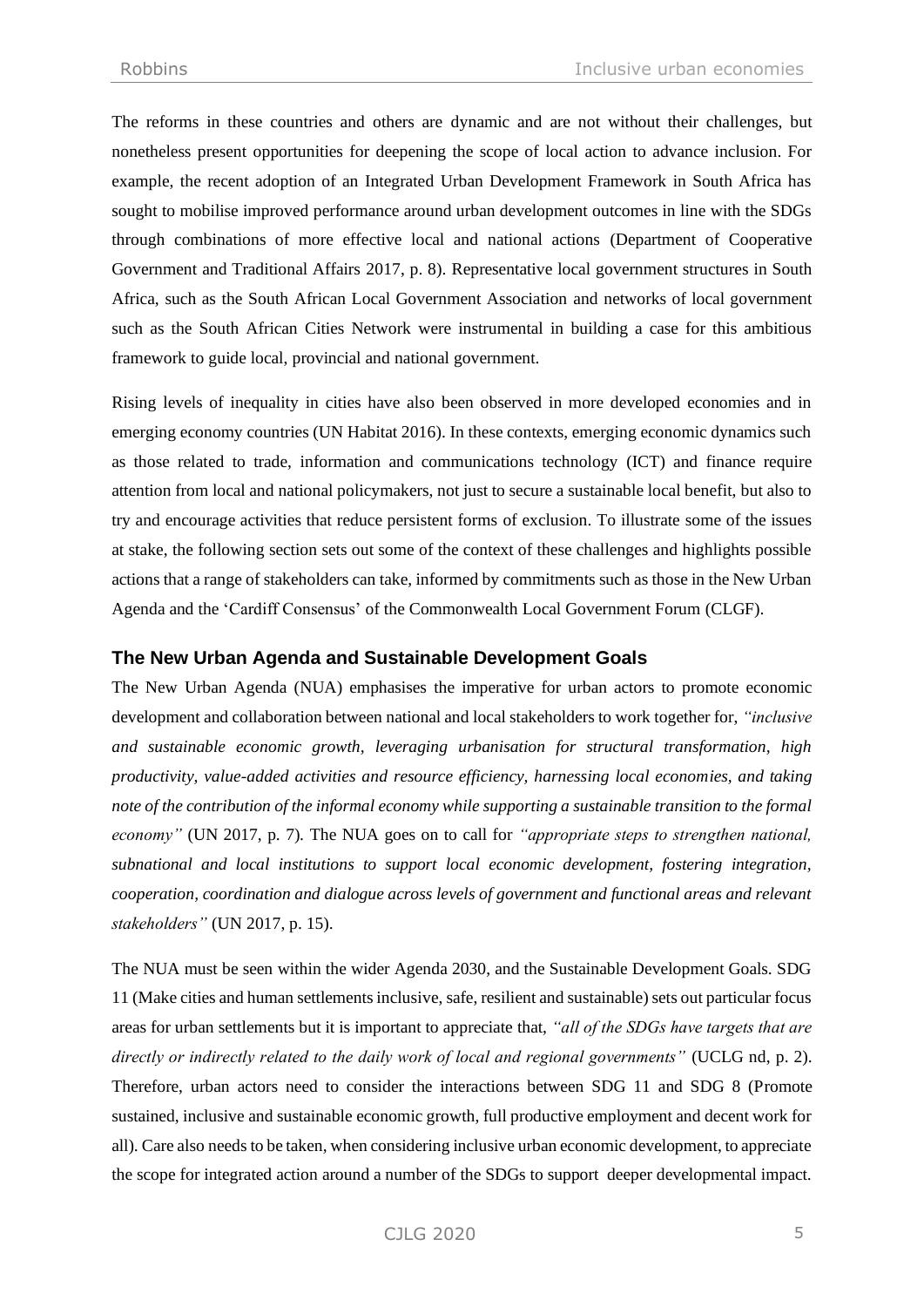For example, SDG 10 (Reduce inequality within and among countries) provides some important target areas that actions in SDG 8 and 11 can contribute to. Equally, local government has a role in ensuring an enabling environment for economic development by providing safe water and sanitation, waste management and other services.

# **The importance of trade**

*"Cities have stronger economies when they facilitate international trade and connect to diverse economic clusters in the world, thereby boosting their own local markets and industries"* (UN Habitat 2018, p. 14).

The period since the 1980s has seen substantial changes to patterns of global trade, through the process commonly called 'globalisation'. The decades after World War II were dominated by bilateral arrangements, trading blocs and an array of multi-lateral preferential arrangements that were slowly brought into a common trade governance framework. Initially, protectionist trade policies were almost universally applied through tariffs and quotas or carried out through other policy instruments. Various rounds of multi-lateral trade negotiations led to the common global architecture for trade which concluded in a General Agreement on Trade and Tariffs. This ultimately led towards the generally more liberalised global trade regime that persists today, and is overseen by the World Trade Organisation Although elements of this process are encountering considerable challenges (Rodrik 2017), it has been associated with an unprecedented growth in absolute levels of global trade as well as significantly greater participation in global trade flows by many more countries. Following the major export growth of a number of countries such as South Korea, China and India, many other developing countries as diverse as Lesotho, Bangladesh, Kenya, Mauritius and Malaysia have developed significant export capacity in manufactured goods, albeit with very different levels of value added.<sup>11</sup> A number of these countries have also been increasing their services exports in fields such as tourism, health, financial, engineering and technology (Loungani et al. 2017, pp. 7–8).

There is much evidence that growing levels of employment in much of the global south have been associated with rising exports and that improved access to a wider range of more affordable imported goods and services has been important in reducing poverty as well as in raising levels of economic productivity (UN Habitat 2018). However, these processes have also, at times, been somewhat disruptive and brought with them some complex economic adjustments, especially in much of Africa where productivity gains have not been as extensive (UNECA 2017). The participation of more countries in global trading processes has not always supported a move to improved inclusionary and

<sup>11</sup> According to World Bank data [\(https://data.worldbank.org/\)](https://data.worldbank.org/) these countries grew their merchandise exports (current 2020 US Dollars) between 2000 and 2018 in the following manner: Bangladesh from USD 6,398 billion to USD 39,252 billion; Ghana from USD 1,671 billion to USD 14,943 billion; Malaysia from USD 98,229 billion to USD 218,130 billion; and Tanzania from USD 734 million to USD 4,041 billion.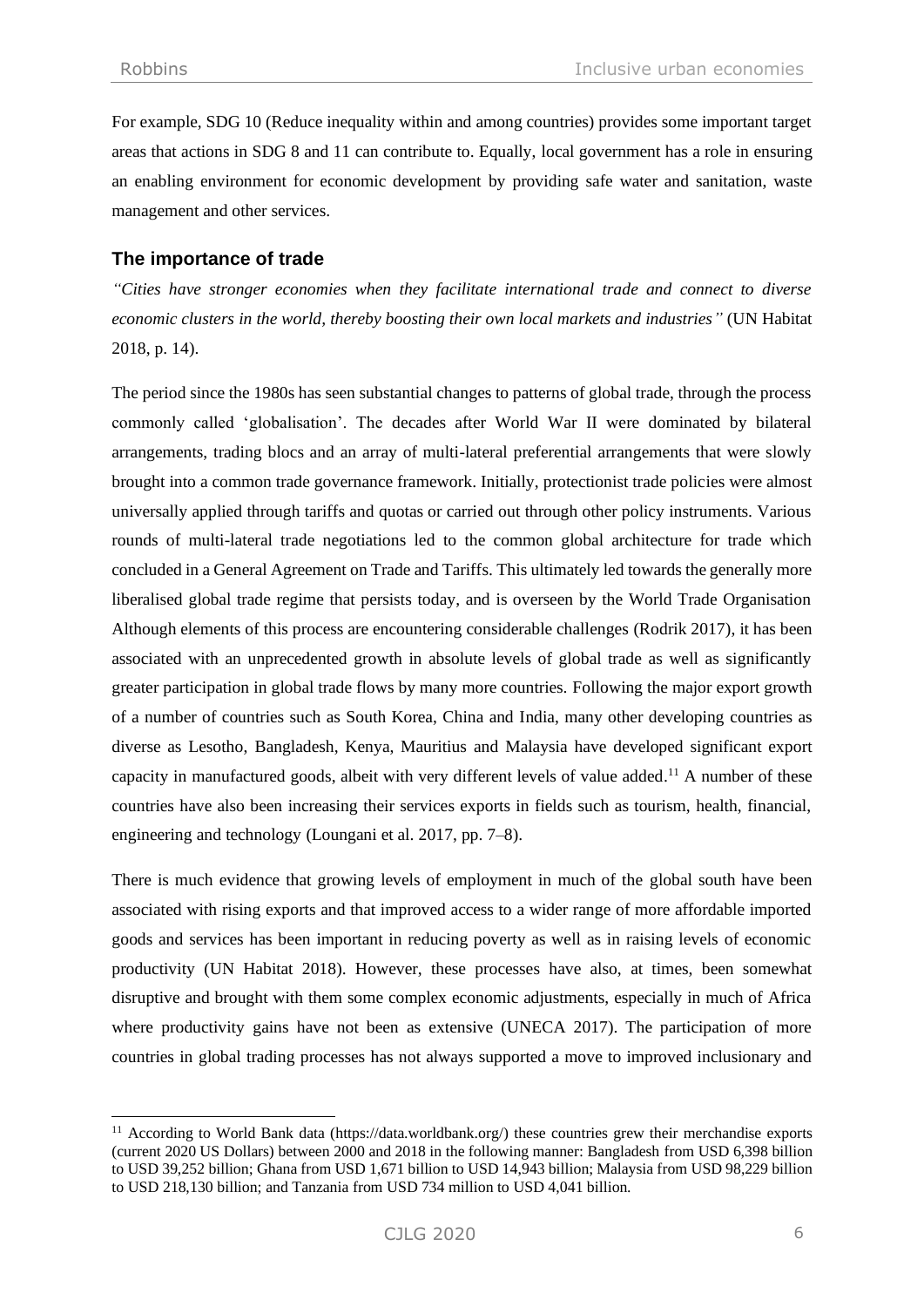sustainability outcomes and this continues to pose challenges, especially for those locations where trade-linked economic activity is dominant. Issues such as global sourcing standards in the garment sector or emissions requirements for vehicles are just two examples where trade reforms might need to more closely aligned with attaining the SDGs (UNCTAD 2016). This has led some policymakers to increasingly explore what can be done around concerns regarding the often highly uneven distribution of the benefits of production across global value chains (Kaplinsky 2005). However, there have also been examples of countries<sup>12</sup> that have made steady progress to overcome these challenges. Working to better understand trade processes and their likely implications for urban areas is particularly important in light of recent moves to initiate new 'free-trade' agreements.<sup>13</sup>

Expanded trade and associated economic shifts have coincided with the growing significance of cities. So-called world/global cities have been identified as playing a critical role in the emerging global economic systems since they host critical infrastructure, systems and institutions that have a global reach and significance. Berube and Perilla (2012, p. 2) point out that *"metro areas both facilitate trade, and are themselves an outcome of trade".* Today cities of all sizes play crucial roles as places where trade is facilitated, traded goods and services are consumed or produced and delivered, and services are dispatched. The networks of producers making goods and services, their labour force, suppliers and customers, institutions that enable trade (such as regulatory and financial bodies), and much of the critical infrastructure (airports, ports, major road or rail connections) are concentrated in or near cities. The scale of cities makes them critical market places in many countries and as such producers from surrounding rural areas as well as neighbouring countries keep a close watch on the market potential in cities. Countries with under-developed urban systems are likely to struggle to participate more effectively in trading processes and can also face asymmetries in trading arrangements without the benefits that thriving urban systems can bestow on economies (Lall et al. 2017; UN Habitat 2018). For instance, the UN Economic Commission for Africa (UNECA) cites research demonstrating that *"in Africa FDI has shown a preference for cities and countries with good access to the continent's domestic markets"* (2017, p. 107).

These connections between cities and trading processes are not without their complexities. Trade activities can also be fickle, with changing circumstances causing sudden shifts in products or services that can cause substantial disruption to established producers and markets. Higher levels of trade can also bring flows of people, not only from surrounding rural areas but also from nearby countries and those of trading partners. This can have a significant impact on demographics, notably in small island states where urbanisation has resulted in major disparities in infrastructure, employment opportunities

<sup>&</sup>lt;sup>12</sup> For example, Ethiopia is often noted as providing important insights in how countries can start to secure important gains from processes of globalisation (UNECA 2017).

<sup>&</sup>lt;sup>13</sup> Such as those associated with Continental Free Trade Areas (CFTAs) in Africa and the Comprehensive and Progressive Agreement for Trans-Pacific Partnership CPTPP.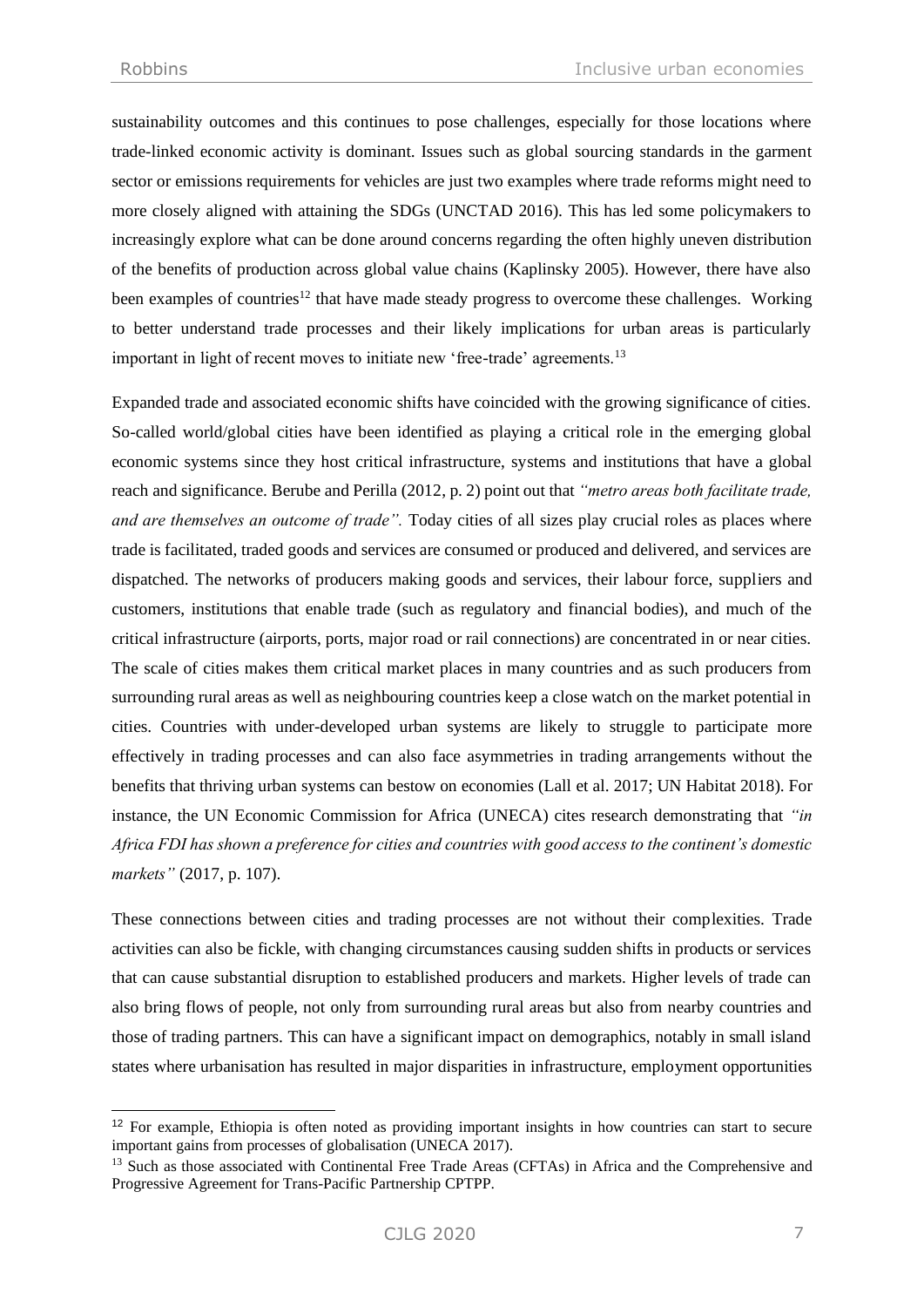and other services between communities/islands. Although migration within countries is not new, the rapid urbanisation seen more recently in many island states has also brought with it greater socioeconomic and significant environmental challenges, compounded by the impacts of climate change. In addition, economies with a very high dependence on a narrow range of traded goods and/or services can face considerable economic risks unless they are able to encourage diversification. These risks can also be borne unevenly across urban areas and policymakers need to pay close attention to the nature of the threats posed and options for building improved economic resilience that enhances inclusion.

Mayors and city leaders have an important role to play in planning for city development, creating an enabling environment for business, and representing their communities in marketing their cities and towns as centres for investment and economic development.<sup>14</sup> Economic development is a major focus for the newly elected Combined Authorities in the UK. Cities such as Manchester<sup>15</sup> and Birmingham<sup>16</sup> have internationalisation strategies to guide their engagement with strategically chosen countries. In South Africa, the national Department of Trade and Industry regularly invites mayors of cities and districts to participate in trade missions and also schedules visits to municipalities for potential investors. In New Zealand and Canada, mayors and council standing committee chairs regularly act as ambassadors for their communities to forge links and leverage investment internationally.

In most global regions there has been slow yet steady movement to develop better regional trade arrangements. For many countries, the trade experience has tended to be influenced by former colonial relations (UNECA 2017). Neighbouring countries have often had greater trade barriers between each other than they did with distant ex-colonial nations. For example, intra-African trade, whilst growing, remains low, only making up 16% of the share of trade for African countries in 2010–2015 (UNECA 2017, p. 19). As a result countries are starting to prioritise inter-country infrastructure, services and regulatory processes to allow access to each other's markets and to support opportunities to build regional value chains that might not have been viable within individual countries (UNCTAD 2017).

Engagements on trade matters are often undertaken by national actors, such as central government and industry bodies, without sufficient appreciation of the specific impacts that might arise from place to place. Localities and their regions often have different competitive advantages and varied institutional and infrastructure arrangements (Davis and Dingel 2014, see also Ricardo 2004 [1817]), and some are more proximate to potential trading partners or trade routes than others. Often this gives cities particular trade characteristics that can be leveraged for national gain, but it can also render them exposed if not

<sup>14</sup> With the support of a number of partners including UNCDF, Cities Alliance and a number of government agencies and departments, secondary cities in Uganda recently held their inaugural Uganda Urban Expo under the theme 'Becoming investment ready: Unveiling the business and investment potential of secondary cities' (Cities Alliance 2018).

<sup>15</sup> [www.marketingmanchester.com/wp-content/uploads/2017/02/Internationalistion-Report.pdf](http://www.marketingmanchester.com/wp-content/uploads/2017/02/Internationalistion-Report.pdf)

<sup>16</sup> [https://distinctlybirmingham.com](https://distinctlybirmingham.com/)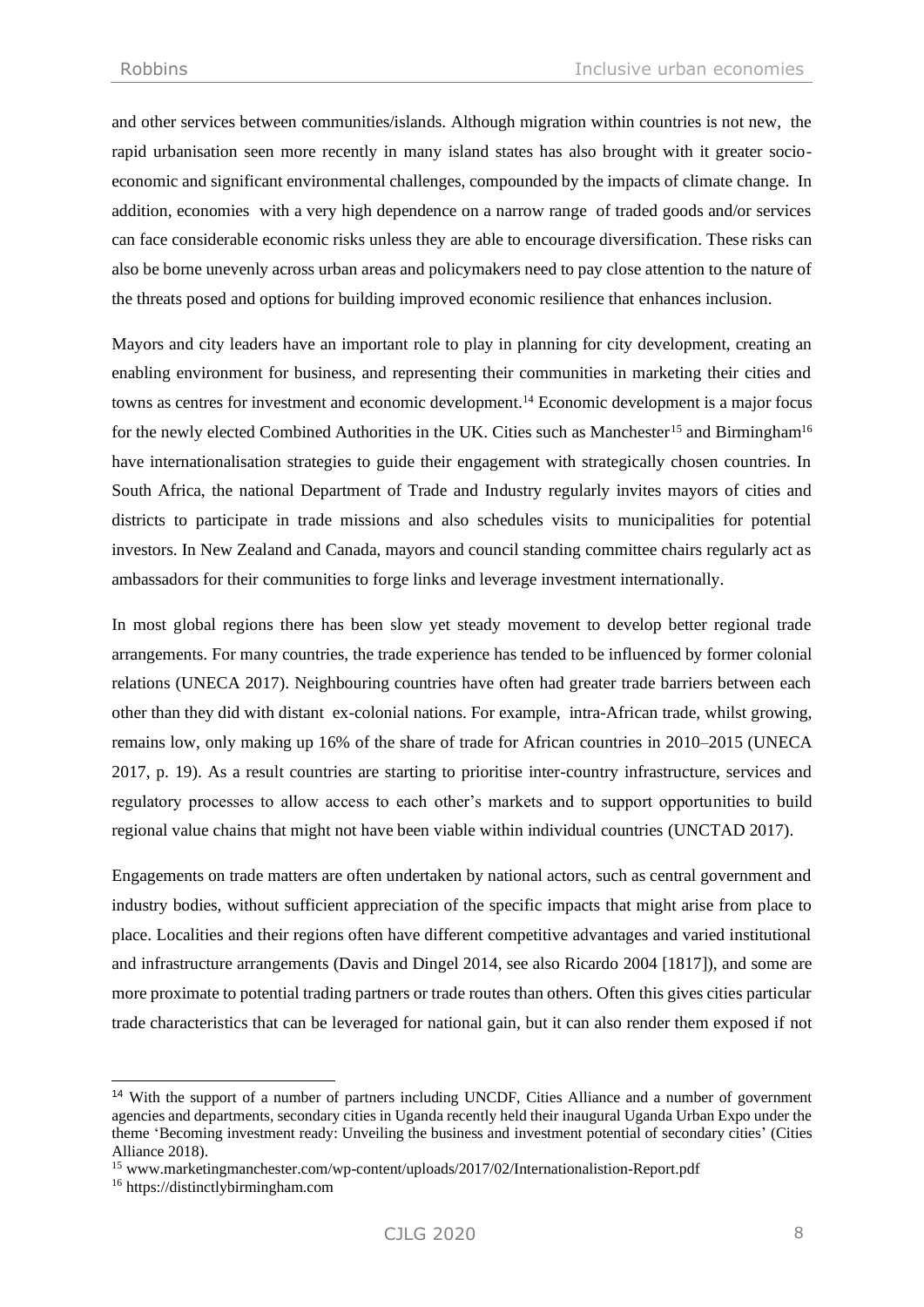fully engaged in debates and processes around trade, whether it be something as apparently mundane as border post operations or the debates about reciprocal deals that might be entered into in bilateral or other trade pacts.

Beyond these issues of inter-country trade that dominate global debates, it is also important to appreciate that villages, towns and cities within countries are also increasingly seeing flows of goods and services between one another. Improvements in infrastructure, modernisation of communication systems, the delivery of services such as water and electricity and the growing scale and scope of businesses have seen domestic goods and services trade become critical to national economies. This has undoubtedly caused some disruption as new flows of goods and services might displace older ones, but has also presented growing opportunities for new livelihoods. In many cases secondary cities are playing a key role as they enable a degree of agglomeration of activities than can be very important in servicing this trade and the business processes taking advantage of it. For surrounding rural areas, opportunities exist to take advantage of the improved amenities and markets in these growing urban centres. National polices need to be responsive to the prospects for working with the diversity of formal and informal economic processes associated with internal trade, and seek ways to empower local government and other local actors to support steady improvements in access to economic opportunities as well as improving the productivity of associated businesses.

## **Key steps towards more inclusive outcomes**

What then are some of the actions that policymakers and local actors could consider to support more equitably shared gains from trade-related opportunities?

#### *Knowledge sharing, dialogue and awareness building*

It is important that the many different stakeholders involved in local economic processes familiarise themselves with the dynamics of trade within their location, regions and countries, and with national policies that impact on these. National governments would do well to open/improve lines of dialogue with key local actors, especially through local government associations, around their intent and expectations on trade/economic development matters and related factors.

However, local stakeholders can also meet to share their own insights and seek to engage national stakeholders. Here it is important that local actors, including those in organised local government, build awareness around economic processes that are important to different stakeholders in their cities and are likely to be substantially impacted by trade-linked processes. City mayors and councils need appropriate capacity to offer technical support to effectively enable economic development. Initiating discussions with business and industry associations, commissioning research, engaging with their local university and interactions with a wide range of businesses that participate in trade-linked activities are all useful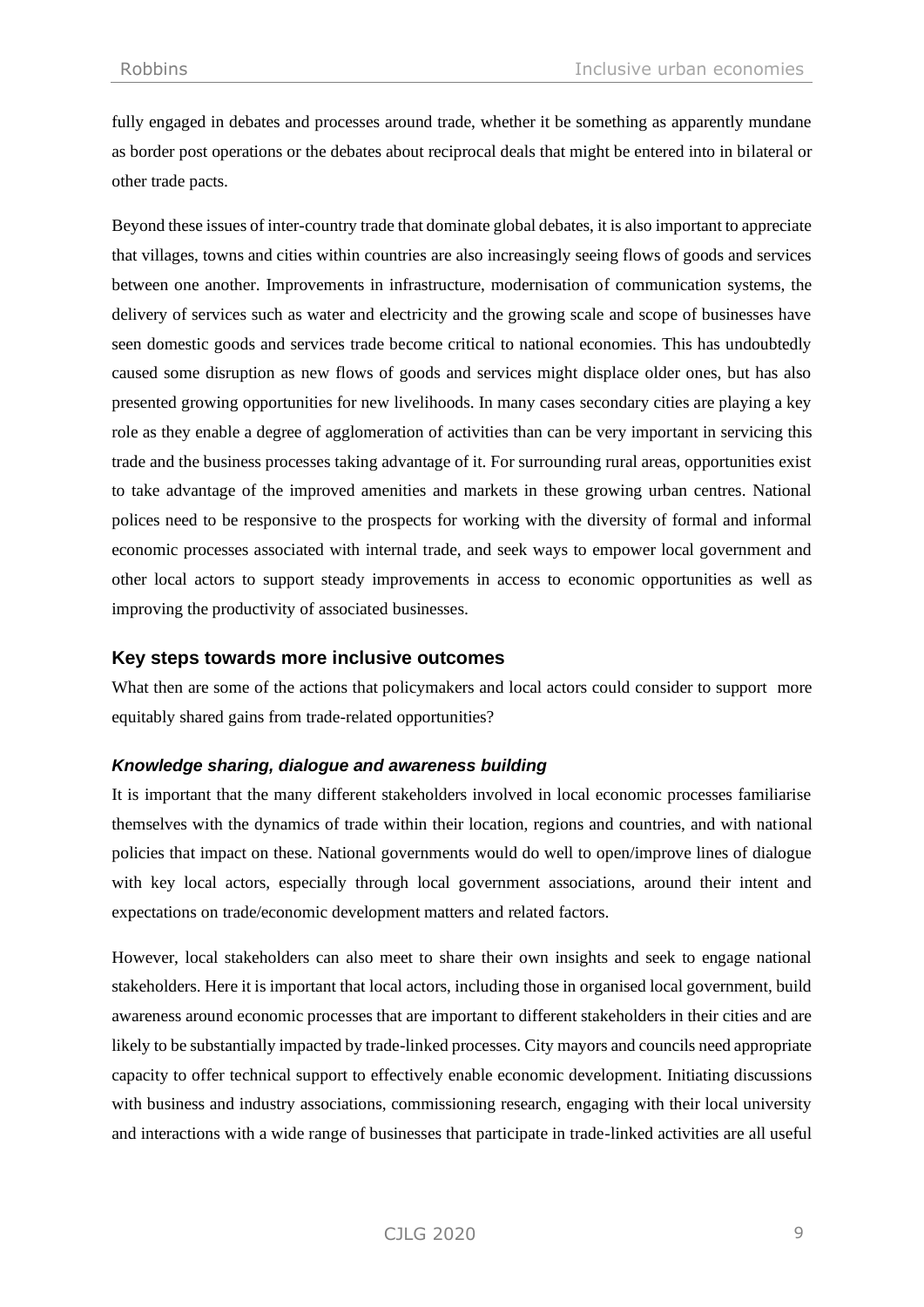for generating and sharing knowledge and underpinning local planning processes.<sup>17</sup> These endeavours should not be one-off events, but rather form part of a regular process of assessment and reflection. Local governments can contribute to improving communication with other spheres of government on challenges and opportunities and can also use the engagements to inform specific programmes and projects that might have wider support.

## *Information and communications technology*

*"We commit ourselves to adopting a smart-city approach that makes use of opportunities from digitalization, clean energy and technologies, as well as innovative transport technologies, thus providing options for inhabitants to make more environmentally friendly choices and boost sustainable economic growth and enabling cities to improve their service delivery"* (UN 2017, p. 19).

The rapid ongoing evolution of ICT systems, their increasingly global reach, and the take up of the associated technologies by billions of people is a key factor. The World Development Report (World Bank 2016) notes that digital technologies can enhance inclusion by substantially lowering the barriers to access to information for both individuals and firms. A little over a decade or so ago, well over half the world's population had only limited exposure to advanced telecommunications systems and the information sharing opportunities that are associated with them.

The World Bank estimates that *"the number of internet users has more than tripled in a decade—from 1 billion in 2005 to an estimated 3.2 billion at the end of 2015"* (World Bank 2016, p. 2). However, the UN's International Telecommunication Union (ITU) cautions that only around 15% of households in Least Developed Countries (LDCs)<sup>18</sup> have internet access at home (ITU 2017). Despite this, the World Bank reports that, *"More households in developing countries own a mobile phone than have access to electricity or clean water, and nearly 70 percent of the bottom fifth of the population in developing countries own a mobile phone"* (World Bank 2016, p. 2). Urban mobile phone use has driven much of the change in developed and developing countries. For example in Malawi, 20.8% of urban households had access to mobile phones in 2004 and this had risen to 74.7% in 2012, whilst in Nigeria 88.6% of households reported access to a mobile telephone in 2013 (UN Habitat 2016: Statistical Annex).

The unevenness of access and use of ICT is particularly acute when it comes to gender . The ITU reports that *"the proportion of women using the internet is 12% lower than the proportion of men using the* 

<sup>&</sup>lt;sup>17</sup> The eThekwini Metropolitan Municipality in South Africa is a unit of the municipality where programmes are jointly developed with a number of local tertiary institutions. Apart from an annual research conference, it organises, together with its partners – a series of special seminars and workshops to share the knowledge of the municipality and researchers within the municipality and with stakeholders outside the municipality – including outside South Africa. As an information and knowledge sharing platform it has reached out to other stakeholders in the city, including those in the private sector and in civil society. (Further case study information http://www.mile.org.za/Pages/default.aspx)

<sup>18</sup> Which includes Gambia, Lesotho, Malawi, Mozambique, Rwanda, Sierra Leone, Tanzania, Uganda and Zambia in the Commonwealth (ITU 2017).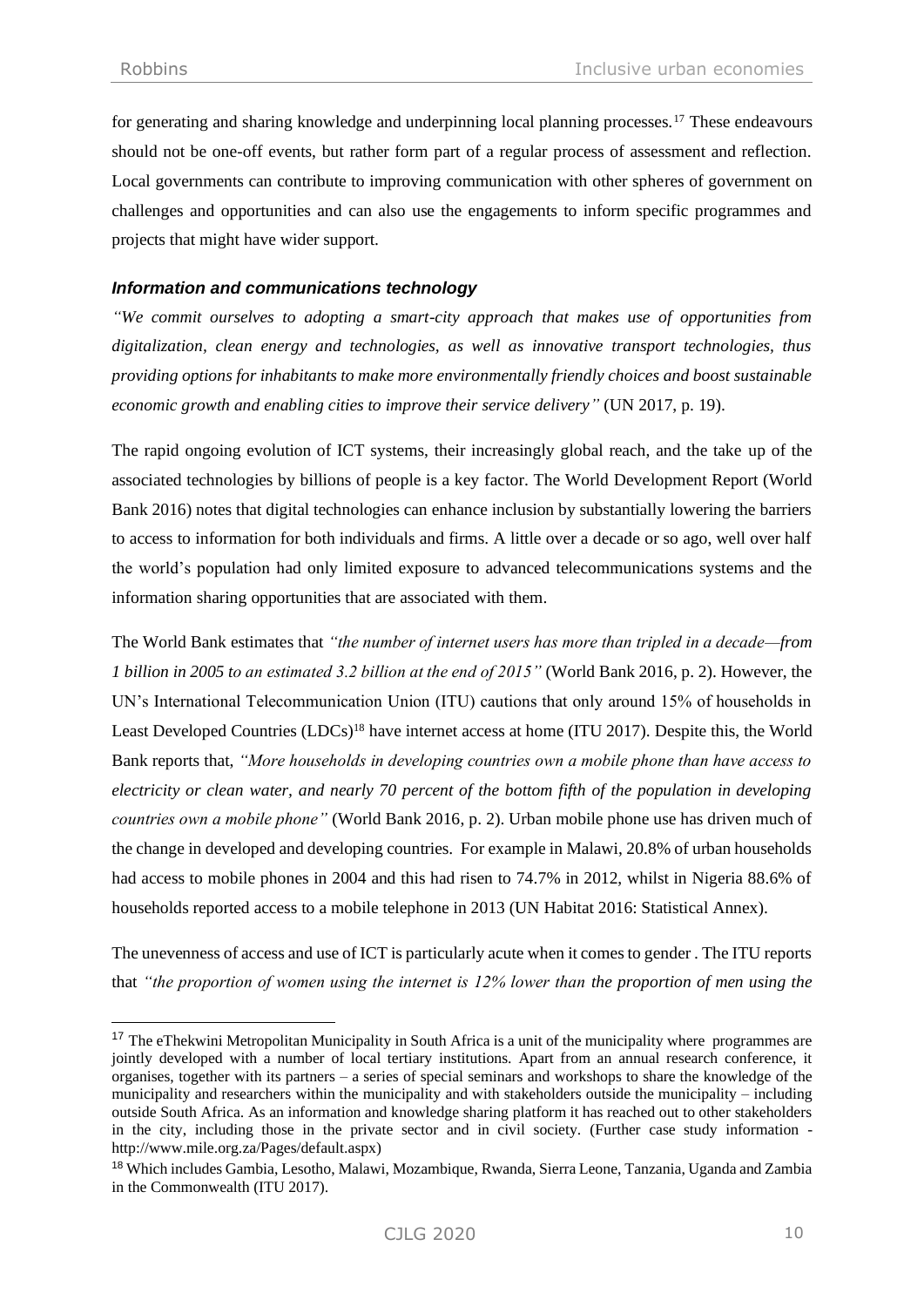*Internet worldwide".* This is particularly the case in Africa where *"the proportion of women using the Internet is 25% lower than the proportion of men using the Internet. In LDCs, only one out of seven women is using the Internet compared with one out of five men"* (ITU 2017, p. 2) In addition, almost 90% of youth without access to the internet are in Africa or Asia and the Pacific (ITU 2017). From these figures it is clear that although ICT is increasingly becoming a feature of daily life for most, significant digital divides persist and particular attention is required from policymakers to promote ICT access and literacy for all. For example, UNESCO (2013) points out that ICT offers the prospect for many of the world's disabled people to connect to services and participate in economic activity.

For city councils, addressing barriers to ICT access is critical because of its potential to generate inclusive social and economic benefits. In environments where many businesses, especially smaller businesses in cities and towns, are disconnected from one another or from their suppliers or markets, ICT can enable local governments to play a coordination role to extend access and encourage take up of new technologies (UN Habitat 2018). However, much in the way of infrastructure for ICT and related services is in the hands of private companies. This requires local authorities to open lines of communication with those companies, who are now providing what is effectively an urban utility of critical importance to the delivery of services by the state, empowering citizens and enabling livelihood and business activities.

#### *Finance*

The process of decentralisation to local governments has been accelerated in places by an increasing awareness by central governments of the potential for more effective local administration through decentralisation. Moynihan (2007, p. 59) notes that *"Fiscal decentralization is intended to reduce central control in favor of local preferences that foster allocative efficiency".* Demands from local actors in these areas, seeking far greater influence over decisions that affect their lives, has also contributed to driving reform. Key to these processes has been the reform of systems for resourcing local government (Smoke 2017). Although approaches differ substantially, the tendency has been to consider options for enhancing the potential of local revenue generation by municipal authorities as well as improving the funding of urban growth-responsive activities by national and subnational governments. However, as discussed at the Addis Ababa meeting on International Development Finance, many challenges remain in meeting the demands of resourcing activities in increasingly complex urban systems. Nonetheless, the commitments in the Addis Ababa Action Agenda on International Development Finance (UN 2015) provide a basis for developing dialogue between stakeholders through the acknowledgement of ongoing efforts in support of devolution of expenditures and investments. A role is set out for not just public finance reform, but also for cooperation with the private sector to support wider development objectives.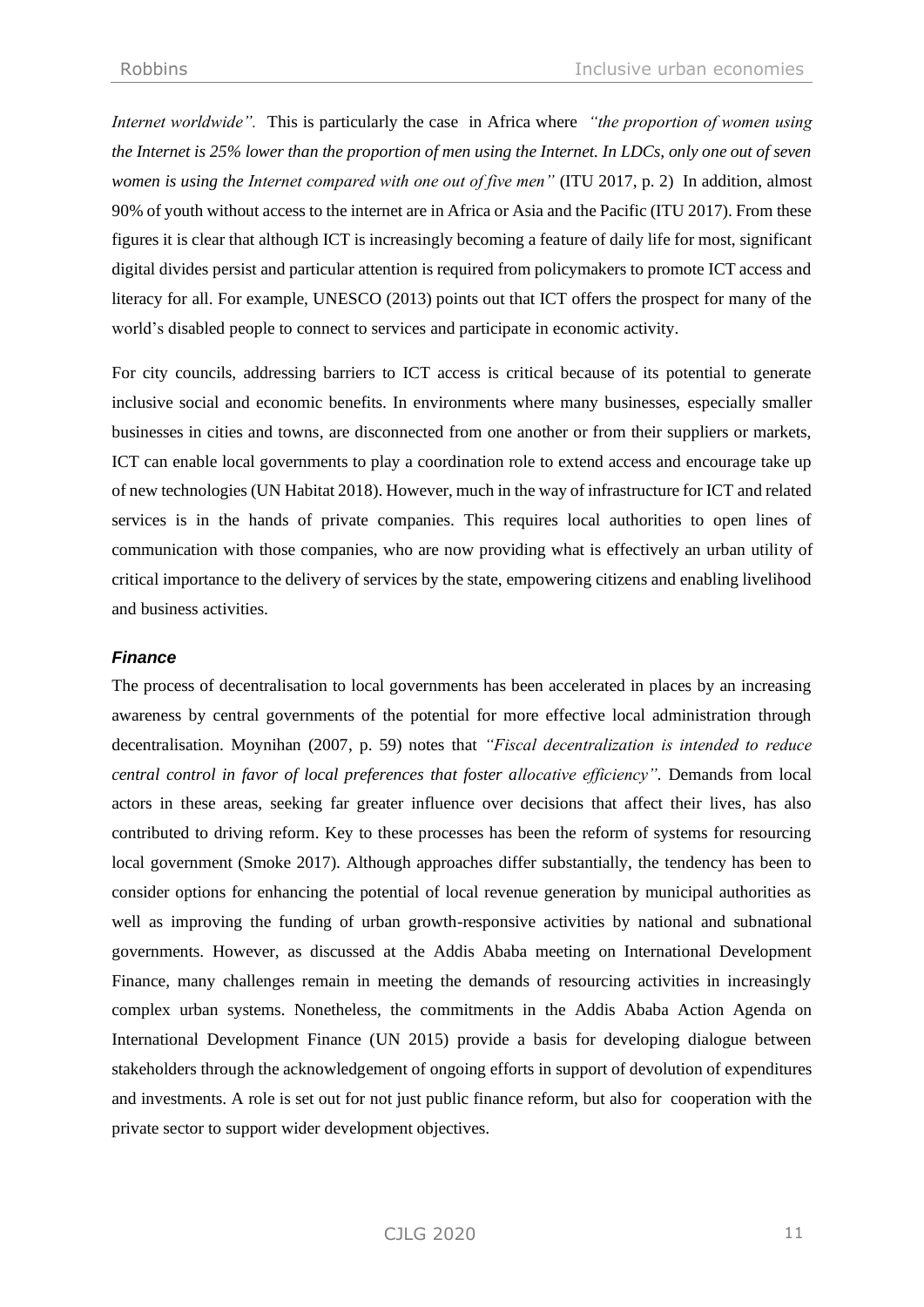As cities' contributions to national economic activity increases, and as urban settlements expand in response to this economic activity, the imperative for developing appropriate financing strategies also grows. The increasing complexity of economic activities, and their integration with the global economy, can often require a significant shift in both the focus and the size of local investment in infrastructure and services. Without this cities can encounter a weakening of their productivity and even enter crisis periods, for example in the absence of road maintenance or energy supplies.<sup>19</sup> Intergovernmental division of revenue and increased revenue sources for local governments, as well as policies around public-private partnerships and municipal borrowing, are essential elements to help fully realise the potential of city governments to enhance opportunities and to achieve inclusive urban economies.

Recent years have seen the introduction of forms of policy-directed lending such as green bonds, the global environment facility and climate investment funds. These have been introduced to assist city authorities to invest in climate change mitigation/resilience projects and other environmental programmes.<sup>20</sup> Innovative financing options may also involve efforts around cost-sharing of some infrastructure through public-private-partnerships with property developers, or build-operate-andtransfer schemes where initial capital costs are carried by the private entity. Enhancing both the financial health and technical capacity of local authorities is a critical step in enabling them to explore and realise some of these options. The NUA highlights the importance of a range of financial investment and support measures to help cities better respond to the demands on them.

Considerable care needs to be taken to consider the impacts of these processes on women and poor and marginalised communities. Fiscal devolution has often been inadequately matched with the required resources and local authorities can face pressure to increase their own revenues. As cities expand it is not uncommon for there to be drives to extend the net of revenue generation to cover more categories of business, often including small and informal businesses. Consideration needs to be given to ensuring that administrative cost burdens on these entities do not damage their prospects to support livelihoods, especially when economic inclusion is being sought. In this regard participatory engagement with an array of economic actors can help identify collaborative financing and operational activities that connect revenues collected with initiatives to improve the business environment and to secure decent working conditions, especially for informal workers (WIEGO nd). <sup>21</sup> Mitlin et al. (2018) highlight the importance of community driven finance schemes, such as savings groups or housing associations, to achieving

<sup>19</sup> See the example of Kigali, Johannesburg, Cairo, the Abidjan-Lagos corridor discussed in UN Habitat (2018).

<sup>&</sup>lt;sup>20</sup> The City of Cape Town raised R1bn (US\$66m) through the auctioning of a green bond in 2017 to help finance projects ranging from the procurement of electric busses to water management projects. www.fin24.com/Economy/city-of-cape-town-pleased-with-success-of-first-green-bond-20170712

<sup>&</sup>lt;sup>21</sup> As part of targeted projects supported by various local and international organisations, street vendors in Accra carried out their own research on barriers to decent work conditions and improved incomes. The findings were tabled by representatives of the street vendors' associations at the Accra Municipal Assembly to propose priority areas for action by the municipality. Further information, see http://www.wiego.org/wiego/focal-cities-accra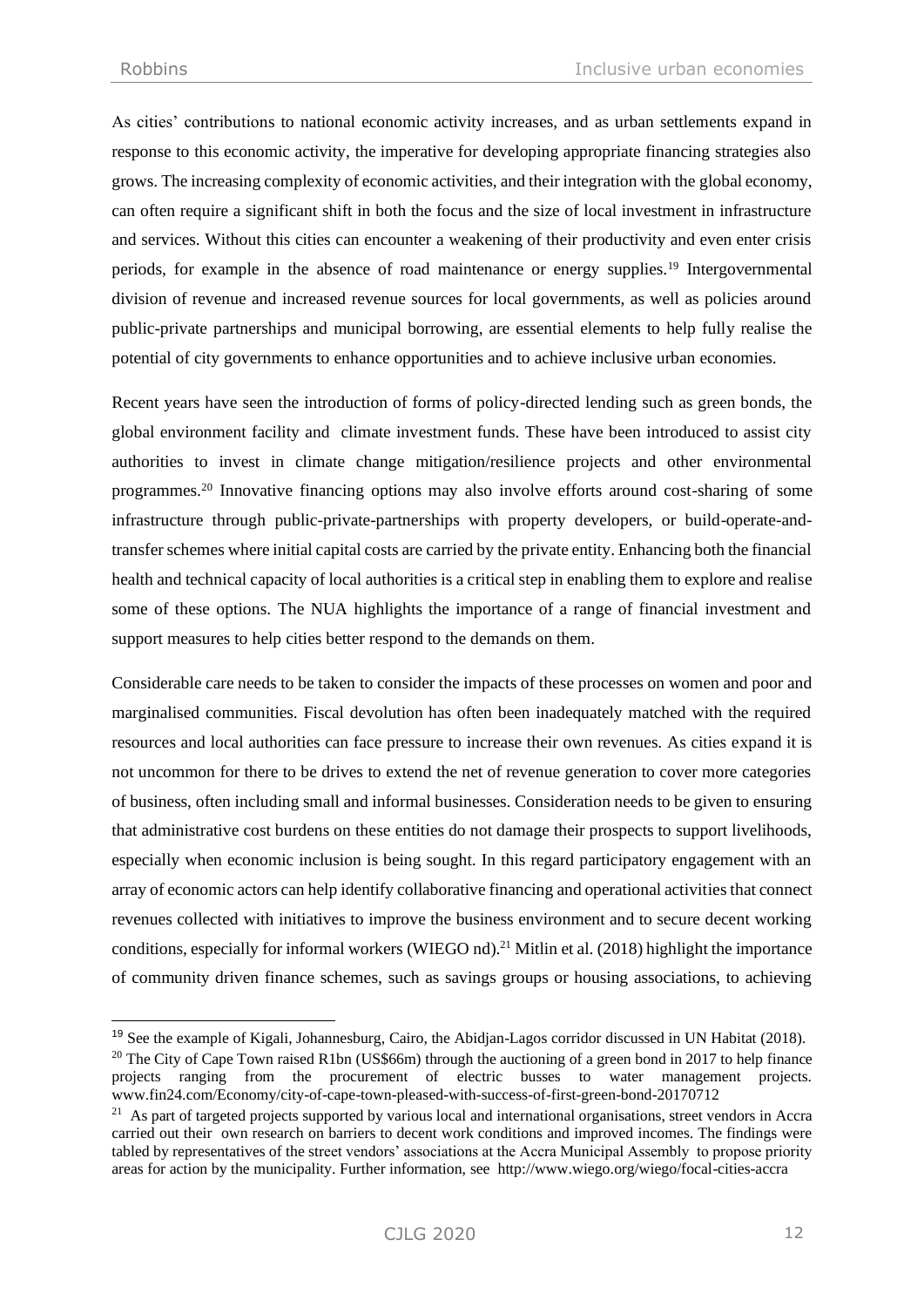inclusionary outcomes and , such as those linked to savings groups or housing associations. Exploring innovative finance options should therefore also include these community-informed practices so as to more effectively address the needs of the urban poor. The authors point out that local government is often well placed to work with these programmes, highlighting the fact however that many urban local governments lack the funding to meet the needs of all citizens.

# **Conclusion**

In a context where inequality in almost all cities is on the increase (UN Habitat 2016), urban local governments and other stakeholders need to seek out approaches that improve strategic responses to pressing new challenges, whilst also addressing the conditions that continue to reproduce forms of exclusion. Responding to new trading circumstances, promoting the broadening and deepening of ICT adoption, and improving financing opportunities can tackle some of the SDGs, but in the absence of a carefully constructed, collaborative strategy those responses may take cities further away from others. Especially in environments where many economic actors experience limitations on their participation in economic processes – whether this be the exclusion of women from high earning sectors of the economy or a lack of access to skills for smaller enterprises – action is needed to tackle persistent barriers to greater inclusion.

Elected municipal councillors and mayors need to play a particularly important role not only in ensuring innovative and effective local government, but also in advocating the importance of local economic development agendas as part of national policy frameworks. Building partnerships with other local actors and stakeholders in other spheres of government is essential. As noted in the UNECA report those responsible for *"national policy levers and implementation instruments"* will be crucial in ensuring that countries and local authorities are able to make *"urban systems productive"* (UNECA 2017, p. 94).

Over half the Commonwealth member states already have an urban population above 50% and over the next decade another handful of countries will reach that level. Most of this urban growth is projected to take place in cities in Asia and Africa. This shift will be deeply influenced by urban economic processes with significant shares of the new growth projected to take place in secondary and intermediary cities. For many fast-growing cities the imperative will be to develop governance structures at the local level to play a deeper role in supporting economic development and encouraging more inclusive outcomes, often with the support of national governments. In already largely urbanised countries, the maturing local government systems are also evolving as new challenges emerge, especially with regard to persistent and, in most cases, rising urban inequalities. Enabled by growing trading links, enhanced ICT platforms and innovative financing opportunities, the possibilities exist to build networks of cooperation across these cities to share knowledge and to learn from one another's good practices (Lall et al. 2017).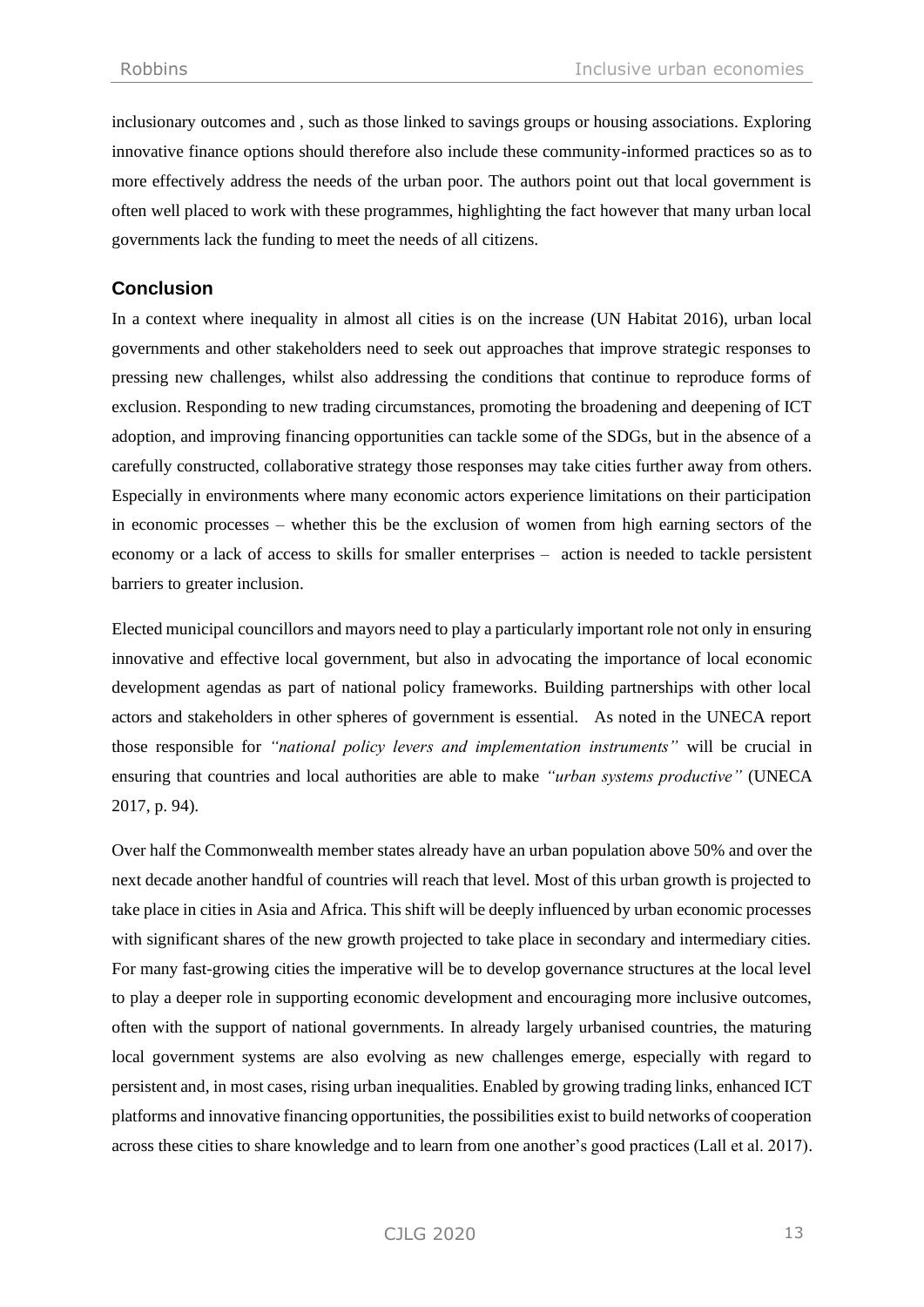Urban local governments and their leadership need to continue to assert the case for a greater role with respect to urban economic processes, as well as in informing the development of national frameworks that influence those processes. National economic actors should work closely with urban local governments as important development partners with key insights into local priorities and processes. As Satterthwaite points out in his co-authored paper with Mitlin et al. (2018), the current NUA, as a foundational framework for urban development internationally, is somewhat weak on the important leadership role city mayors and local governments will need to play in these processes. Organisations such as CLGF and the CSCN can play a critical role in supporting this essential leadership mandate and help urban local governments respond to the challenges of urban economic inclusion being faced the world over.

## **Declaration of conflicting interest**

The author declared no potential conflicts of interest with respect to the research, authorship, and/or publication of this article.

## **Funding**

This paper was commissioned by the Commonwealth Local Government Forum with the assistance of the UK Department for International Development (DFID) and Microsoft, and an earlier version was produced as the background paper to the 2018 Commonwealth Sustainable Cities Network meeting, held in Kigali, Rwanda, 18–19 September.

# **References**

- Bahamas Information Services. (2018) *Public consultation continues for introduction of local government structure in new providence.* Available at: [www.bahamas.gov.bs/wps/portal/public/gov/government/news/public consultation continues for](file://///shp.local/CLGF-DFS$/Data/Company/Commonwealth%20Sustainable%20Cities%20Network/CSCN/2018%20CSCN%20meet%20Kigali/Background%20paper%20-%20Kigali%20CSCN/www.bahamas.gov.bs/wps/portal/public/gov/government/news/public%20consultation%20continues%20for%20introduction%20of%20local%20government%20structure%20in%20new%20providence)  [introduction of local government structure in new providence](file://///shp.local/CLGF-DFS$/Data/Company/Commonwealth%20Sustainable%20Cities%20Network/CSCN/2018%20CSCN%20meet%20Kigali/Background%20paper%20-%20Kigali%20CSCN/www.bahamas.gov.bs/wps/portal/public/gov/government/news/public%20consultation%20continues%20for%20introduction%20of%20local%20government%20structure%20in%20new%20providence) [Accessed 11 September 2018].
- Beltekian, D. and Ortiz-Ospina, E. (2018) *Extreme poverty is falling: How is poverty changing for higher poverty lines?* Available at:<https://ourworldindata.org/poverty-at-higher-poverty-lines>
- Benner, C., Giusta, G., McGranahan, G. and Pastor, M. (2018) *Creating more inclusive economies: Conceptual, measurement and process dimensions*. Final report for The Rockefeller Foundation. Available at: [http://inclusiveeconomies.org](http://inclusiveeconomies.org/) [Accessed 12 August 2018].
- Benner, C. and Pastor, M. (2016) *Inclusive economy indicators*. Report produced for The Rockefeller Foundation. Available at:<https://everettprogram.app.box.com/s/1crotb17fvhg421xm0vk10ojaijldeiw> [Accessed 12 August 2018].
- Berube, A. and Parilla, J. (2012) *Metro trade: Cities return to their roots in the global economy.* Metropolitan Policy Programme at Brookings. Available at: [www.brookings.edu/wp-content/uploads/2016/06/26](http://www.brookings.edu/wp-content/uploads/2016/06/26-metro-trade.pdf) [metro-trade.pdf](http://www.brookings.edu/wp-content/uploads/2016/06/26-metro-trade.pdf) [Accessed 3 June 2017].
- Chant, S. (2013) Cities through a 'gender lens': A golden 'urban age' for women in the global South? *Environment and Urbanization,* 25 (1), 9–29. https://doi.org/10.1177/0956247813477809
- Cheeseman, N. and de Gramont, D. (2017) Managing a mega-city: Learning the lessons from Lagos. *Oxford Review of Economic Policy*, 33 (3), 457–477. <https://doi.org/10.1093/oxrep/grx033>
- Cities Alliance. (2018) *Public space as a driver of equitable economic growth: Policy and practice to leverage a key asset for vibrant city economies.* Report produced for global policy dialogue organised by the Cities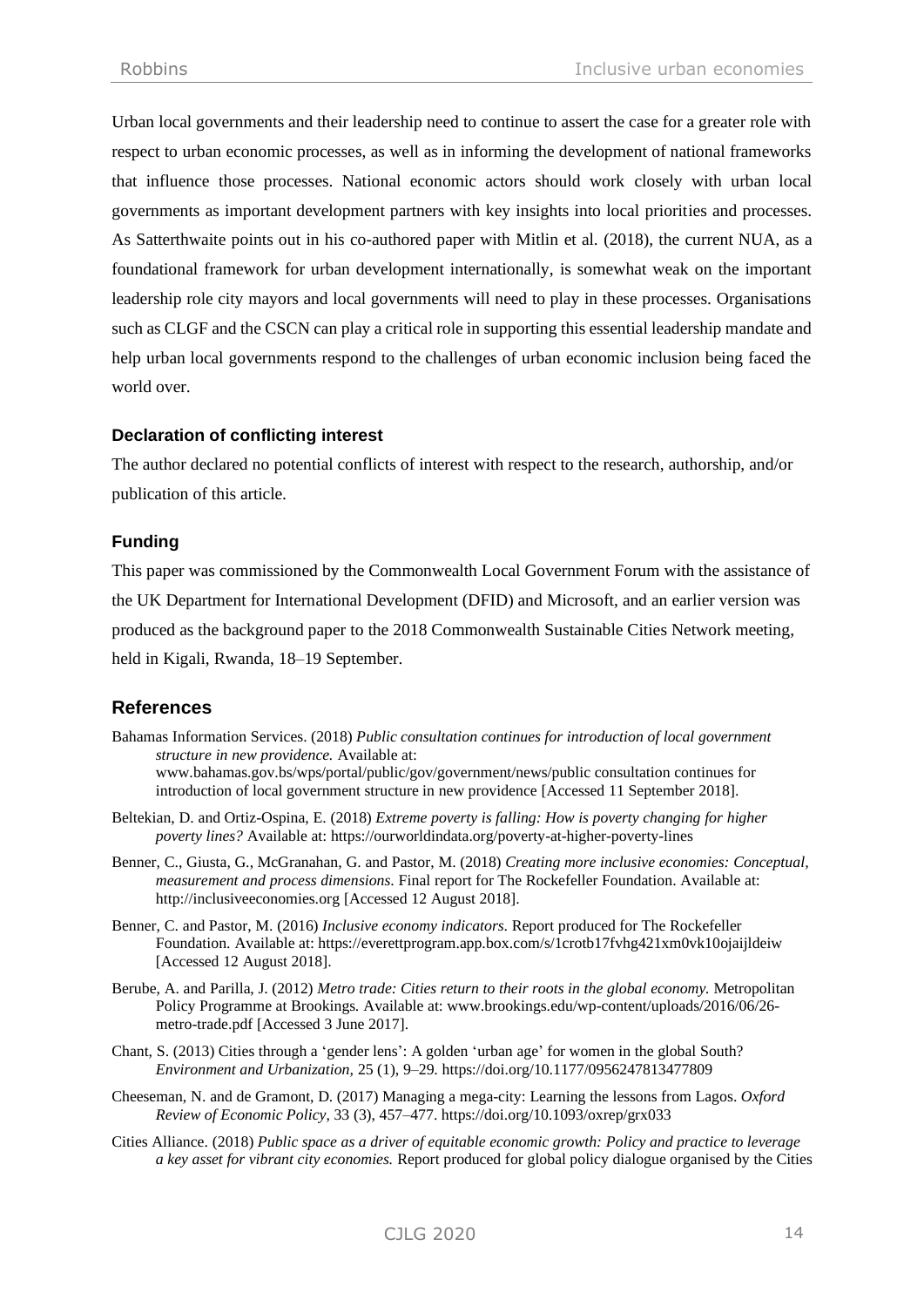Alliance Joint Work Programme (JWP) for Equitable Economic Growth in Cities, 9th Session of the World Urban Forum, Kuala Lumpur, Malaysia, 7–13 February 2018.

Commonwealth Local Government Forum. (CLGF) (2011) *Cardiff consensus for local economic development*. Available at:

[www.clgf.org.uk/default/assets/File/CLGF\\_statements/2011%20Cardiff%20consensus%204pp.pdf](http://www.clgf.org.uk/default/assets/File/CLGF_statements/2011%20Cardiff%20consensus%204pp.pdf)  [Accessed 13 August 2018].

- Commonwealth Local Government Forum. (CLGF) (2018) *Commonwealth Local Government Handbook 2017–18*. London: CLGF: Available at[: www.clgf.org.uk/resource-centre/clgf-publications/country](http://www.clgf.org.uk/resource-centre/clgf-publications/country-profiles)[profiles](http://www.clgf.org.uk/resource-centre/clgf-publications/country-profiles) [Accessed 6 September 2018].
- Davis, D.R. and Dingle, J. I. (2014) *The comparative advantage of cities*. NBER Working Paper No. 20602. Available at: [www.nber.org/papers/w20602 \[Accessed 11 September 2018\]](http://www.nber.org/papers/w20602%20%20%5bAccessed%2011%20September%202018).
- Department of Cooperative Government and Traditional Affairs. (2017) *Integrated urban development framework*. Pretoria: CoGTA. Available at[: www.cogta.gov.za/?programmes=the-integrated-urban](http://www.cogta.gov.za/?programmes=the-integrated-urban-development-framework-iudf)[development-framework-iudf](http://www.cogta.gov.za/?programmes=the-integrated-urban-development-framework-iudf) [Accessed 23 August 2018].
- Economic Times. (2018) *Delhi launches doorstep delivery of public services*. 10 Sept 2018.
- Evans, A. (2018) Politicising inequality: The power of ideas. *World Development*, 110, 360–372.
- Garschagen, M., Porter, L., Satterthwaite, D., Fraser, A., Horne, R., Nolan, M., Solecki, W., Friedman, E., Dellas, E. and Schreiber, F. (2018) The New Urban Agenda: From vision to policy and action – will the New Urban Agenda have any positive influence on governments and international agencies?/Informality in the New Urban Agenda: From the aspirational policies of integration to a politics of constructive engagement/ Growing up or growing despair? Prospects for multi-sector progress on city sustainability under the NUA/Approaching risk and hazards in the New Urban Agenda: A commentary/Follow up and review of the New Urban Agenda. *Planning Theory & Practice,* 19 (1), 117–137, https://doi.org/10.1080/14649357.2018.1412678
- Glaeser, E., Resseger, M. and Tobio, K. (2008) *Urban inequality.* National Bureau of Economic Research (NBER) Working Paper 14419. Available at[: http://www.nber.org/papers/w14419](http://www.nber.org/papers/w14419) [Accessed 12 November 2018].
- International Telecommunication Union. (ITU) (2017) *ICT facts and figures 2017*. Available at: [www.itu.int/en/ITU-D/Statistics/Pages/facts/default.aspx](http://www.itu.int/en/ITU-D/Statistics/Pages/facts/default.aspx) [Accessed 14 August 2018].
- Kaplinsky, R. (2005) *Globalisation, poverty and inequality*. Cambridge: Polity Press.
- Lall, S., Henderson, J. and Venables, A. (2017) *Africa's cities: Opening doors to the world.* Washington DC: World Bank. Available at[: https://openknowledge.worldbank.org/handle/10986/25896?locale](https://openknowledge.worldbank.org/handle/10986/25896?locale-attribute=es)[attribute=es](https://openknowledge.worldbank.org/handle/10986/25896?locale-attribute=es) [Accessed 15 August 2018].
- Loungani, P., Mishra, S., Papageorgiou, C. and Wang, K. (2017) *World trade in services: Evidence from a new dataset*. Available at: [http://pubdocs.worldbank.org/en/815061480467907896/World-Trade-in-Service-](http://pubdocs.worldbank.org/en/815061480467907896/World-Trade-in-Service-February-2017.pdf)[February-2017.pdf](http://pubdocs.worldbank.org/en/815061480467907896/World-Trade-in-Service-February-2017.pdf) [Accessed 22 December 2020].
- Mitlin, D., Colenbrander, S. and Satterthwaite, D. (2018) Editorial: Finance for community-led local, city and national development. *Environment & Urbanization*, 30 (1), 3–14. https://doi.org/10.1177/0956247818758251
- Moynihan, D. (2007) Citizen participation in budgeting: Prospects for developing countries. In: Shah, A. (ed.) *Participatory budgeting*, (pp. 55–87).Washington DC: World Bank.
- Nel, E. (2001) Local economic development: A review and assessment of its current status in South Africa. *Urban Studies*, 38 (7), 1003–1024. https://doi.org/10.1080/00420980120051611
- Piketty, T. (2014) *Capital in the 21st Century*. Cambridge: Harvard University Press.
- Ricardo, D. (2004) [1817] *On the principles of political economy and taxation.* New York: Dover.
- Robbins, G. (2018) *Inclusive urban economies*. A background paper for the Commonwealth Sustainable Cities Network meeting, Kigali, 18–19 September 2018. London: CLGF. Available at: http://www.clgf.org.uk/default/assets/File/CSCN/CSCN2018\_Inclusive\_Urban\_Economies.pdf?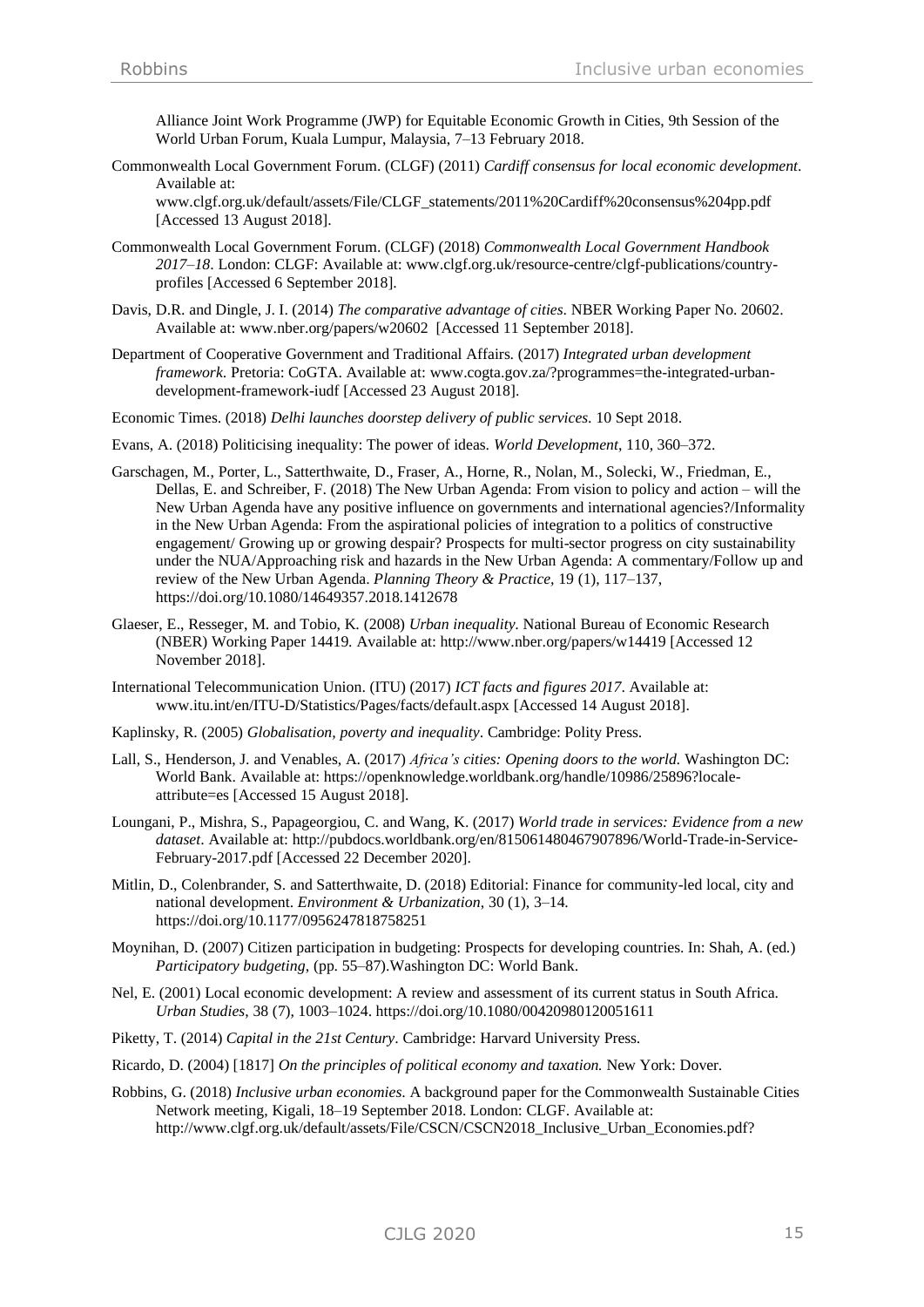- Rodríguez-Pose, A. and Tijmstra, S. (2005) *Local Economic Development as an alternative approach to economic development in Sub-Saharan Africa*. World Bank. Available at: http://knowledge.uclga.org/IMG/pdf/ledn\_sub-saharan\_africa.pdf
- Rodriguez-Pose, A. and Tijmstra, S. (2007) Local economic development in sub-Saharan Africa. *Environment and Planning C: Government and Policy,* 25, 516–536. https://doi.org/10.1068/c5p
- Rodrik, D. (2017) *Straight talk on trade: Ideas for a sane world economy*. Princeton: Princeton University Press.
- Rogerson, C. and Rogerson, J. (2010) Local economic development in Africa: Global context and research directions. *Development Southern Africa*, 27 (4), 465–480. https://doi.org/10.1080/0376835X.2010.508577
- Mitlin, D., Colenbrander, S. and Satterthwaite, D. (2018) Editorial: Finance for community-led local, city and national development. *Environment & Urbanization*, 30 (1), 3–14. https://doi.org/10.1177/0956247818758251
- Smoke, P. (2017) Fiscal decentralisation frameworks for Agenda 2030: Understanding key issues and crafting strategic reforms. *Commonwealth Journal of Local Governance*, (20), 3–23. https://doi.org/10.5130/cjlg.v0i20.6024
- Tacoli, C. (2012). *Urbanization, gender and urban poverty: Paid work and unpaid care work in the city*. Urbanisation and Emerging Population Issues Working Paper 7. International Institute for Environment and Development and the United Nations Population Fund. Available at: <https://www.unfpa.org/sites/default/files/resource-pdf/UEPI%207%20Tacoli%20Mar%202012.pdf> [Accessed 13 June 2018].
- United Cities and Local Government. (No date). *The Sustainable Development Goals: What local governments need to know.* Available at: [www.uclg.org/sites/default/files/the\\_sdgs\\_what\\_localgov\\_need\\_to\\_know\\_0.pdf](http://www.uclg.org/sites/default/files/the_sdgs_what_localgov_need_to_know_0.pdf) [Accessed 31 August 2018]
- United Nations. (UN) (2015) *Addis Ababa action agenda of the third international conference on financing for development (Addis Ababa Action Agenda).* Outcome document adopted at the Third International Conference on Financing for Development (Addis Ababa, Ethiopia, 13–16 July 2015) and endorsed by the General Assembly in its resolution 69/313 of 27 July 2015. Available at: www.un.org/esa/ffd/wpcontent/uploads/2015/08/AAAA\_Outcome.pdf [Accessed 16 August 2018].
- United Nations. (UN) (2017) *New Urban Agenda*. Adopted at the Conference on Housing and Sustainable Urban Development (Habitat III). Available at: http://habitat3.org/the-new-urban-agenda [Accessed 12 August 2018].
- United Nations Conference on Trade and Development. (UNCTAD) (2011) *Review of the technical cooperation activities of UNCTAD and their financing.* Available at: https://unctad.org/system/files/officialdocument/wpd232\_en.pdf
- United Nations Conference on Trade and Development. (UNCTAD) (2016) *Trading into sustainable development: Trade, market access, and the Sustainable Development Goals.* Available at: http://unctad.org/en/PublicationsLibrary/ditctab2015d3\_en.pdf [Accessed 12 September 2018].
- United Nations Department of Economic and Social Affairs. (UN DESA) (2018) *World urbanization prospects: The 2018 revision (key facts).* Available at: [https://esa.un.org/unpd/wup/Publications/Files/WUP2018-](https://esa.un.org/unpd/wup/Publications/Files/WUP2018-KeyFacts.pdf%20%5bAccessed%2015%20August%202018) [KeyFacts.pdf \[Accessed 15 August 2018\]](https://esa.un.org/unpd/wup/Publications/Files/WUP2018-KeyFacts.pdf%20%5bAccessed%2015%20August%202018).
- United Nations Economic Commission for Africa. (UNECA) (2017) *Economic report on Africa 2017: Urbanization and industrialization for Africa's transformation*. Addis Ababa: UNECA. Available at: [www.uneca.org/publications/economic-report-africa-2017](http://www.uneca.org/publications/economic-report-africa-2017) [Accessed 10 August 2018].
- United Nations Educational, Scientific and Cultural Organization. (UNESCO) (2013) *UNESCO global report: Opening new avenues for empowerment: ICTs to access information and knowledge for persons with disabilities*. Available at: [www.unesco.org/new/en/communication-and](http://www.unesco.org/new/en/communication-and-information/resources/publications-and-communication-materials/publications/full-list/unesco-global-report-opening-new-avenues-for-empowerment-icts-to-access-information-and-knowledge-for-persons-with-disabilities/)[information/resources/publications-and-communication-materials/publications/full-list/unesco-global](http://www.unesco.org/new/en/communication-and-information/resources/publications-and-communication-materials/publications/full-list/unesco-global-report-opening-new-avenues-for-empowerment-icts-to-access-information-and-knowledge-for-persons-with-disabilities/)[report-opening-new-avenues-for-empowerment-icts-to-access-information-and-knowledge-for-persons](http://www.unesco.org/new/en/communication-and-information/resources/publications-and-communication-materials/publications/full-list/unesco-global-report-opening-new-avenues-for-empowerment-icts-to-access-information-and-knowledge-for-persons-with-disabilities/)[with-disabilities](http://www.unesco.org/new/en/communication-and-information/resources/publications-and-communication-materials/publications/full-list/unesco-global-report-opening-new-avenues-for-empowerment-icts-to-access-information-and-knowledge-for-persons-with-disabilities/) [Accessed 18 August 2018].